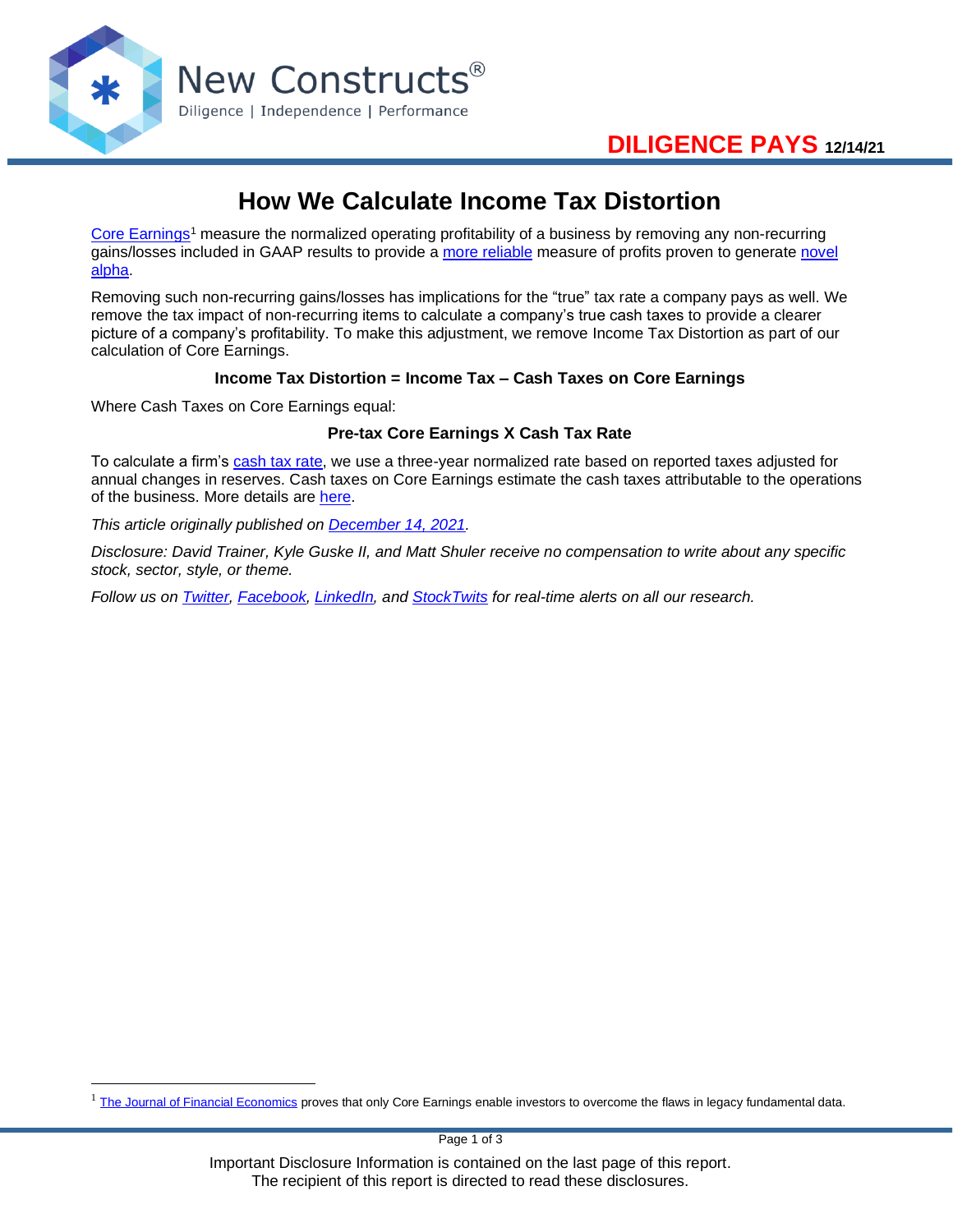

# *It's Official: We Offer the Best Fundamental Data in the World*

Many firms claim their research is superior, but none of them can prove it with independent studies from highlyrespected institutions as we can. Three different papers from both the public and private sectors show:

- 1. Legacy fundamental datasets suffer from significant inaccuracies, omissions and biases.
- 2. Only our "novel database" enables investors to overcome these flaws and apply [reliable](https://www.newconstructs.com/evidence-on-the-superiority-of-our-earnings-data/) fundamental data in their research.
- 3. Our proprietary measures of [Core Earnings](https://www.newconstructs.com/education-core-earnings-earnings-distortion/) and [Earnings Distortion](https://www.newconstructs.com/earnings-distortion-score-methodology/) materially improve stock picking and forecasting of profits.

#### **Best Fundamental Data in the World**

Forthcoming in [The Journal of Financial Economics,](http://jfe.rochester.edu/) a top peer-reviewed journal, [Core Earnings: New Data &](https://papers.ssrn.com/sol3/papers.cfm?abstract_id=3467814)  [Evidence](https://papers.ssrn.com/sol3/papers.cfm?abstract_id=3467814) proves our Robo-Analyst technology overcomes material shortcomings in legacy firms' data collection processes to provide superior [fundamental data,](https://www.newconstructs.com/data/) [earnings](https://www.newconstructs.com/education-core-earnings-earnings-distortion/) models, and [research.](https://www.newconstructs.com/blog/) More [details.](https://www.newconstructs.com/evidence-on-the-superiority-of-our-earnings-data/)

Key quotes from the paper:

- "[New Constructs'] *Total Adjustments* differs significantly from the items identified and excluded from Compustat's adjusted earnings measures. For example… 50% to 70% of the variation in *Total Adjustments* is not explained by *S&P Global's (SPGI) Adjustments* individually." – pp. 14, 1st para.
- "A final source of differences [between New Constructs' and S&P Global's data] is due to data collection oversights…we identified cases where Compustat did not collect information relating to firms' income that is useful in assessing core earnings."  $-$  pp. 16,  $2<sup>nd</sup>$  para.

#### **Superior Models**

A top accounting firm features the superiority of our ROIC, NOPAT and Invested Capital research to Capital IQ & Bloomberg's in [Getting](https://www.newconstructs.com/getting-roic-right/) ROIC Right. See the [Appendix](https://www.newconstructs.com/wp-content/uploads/2019/06/Getting-ROIC-Right.pdf) for direct comparison details.

Key quotes from the paper:

- "...an accurate calculation of ROIC requires more diligence than often occurs in some of the common, off-the-shelf ROIC calculations. Only by scouring the footnotes and the MD&A [ as New Constructs does] can investors get an accurate calculation of ROIC." – pp. 8,  $5<sup>th</sup>$  para.
- "The majority of the difference…comes from New Constructs' machine learning approach, which leverages technology to calculate ROIC by applying accounting adjustments that may be buried deeply in the footnotes across thousands of companies."  $-$  pp. 4,  $2<sup>nd</sup>$  para.

#### **Superior Stock Ratings**

Robo-Analysts' stock ratings outperform those from human analysts as shown in this [paper](https://papers.ssrn.com/sol3/papers.cfm?abstract_id=3514879) from Indiana's Kelley School of Business. Bloomberg features the paper [here.](https://www.bloomberg.com/news/articles/2020-02-11/robot-analysts-outwit-humans-in-study-of-profit-from-stock-calls?sref=zw7RLDfe)

Key quotes from the paper:

- "the portfolios formed following the buy recommendations of Robo-Analysts earn abnormal returns that are statistically and economically significant."  $-$  pp. 6, 3<sup>rd</sup> para.
- "Our results ultimately suggest that Robo-Analysts are a valuable, alternative information intermediary to traditional sell-side analysts."  $-$  pp. 20, 3<sup>rd</sup> para.

Our mission is to provide the best fundamental analysis of public and private businesses in the world and make it affordable for all investors, not just Wall Street insiders.

We believe every investor deserves to know the whole truth about the profitability and valuation of any company they consider for investment. More details on our cutting-edge technology and how we use it are [here.](https://www.youtube.com/watch?v=wRUr5w4zDVA)